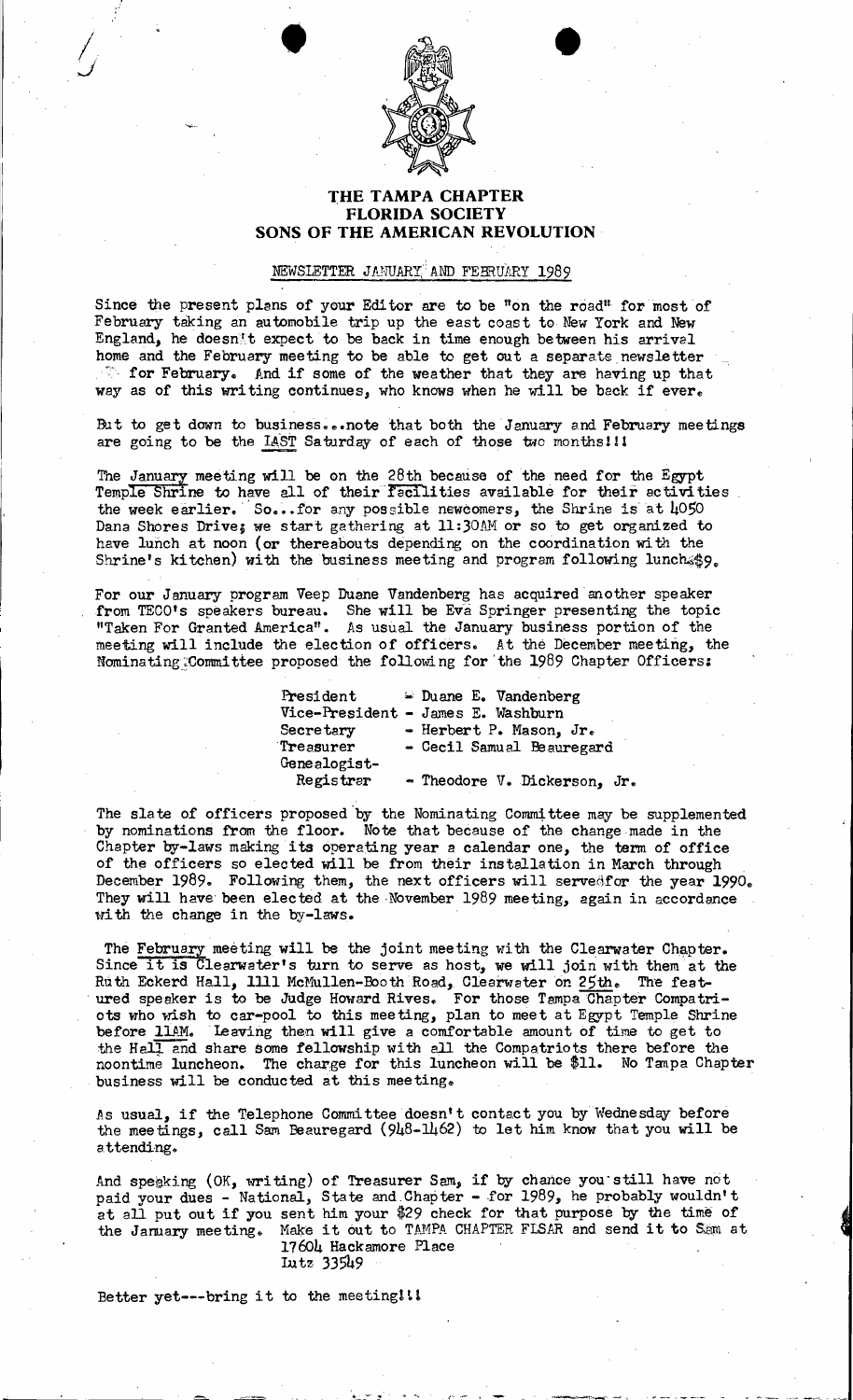### Our last Heeting

For whatever reason the December had the largest turnout in quite some time. Twenty (20) Compatriots, seven (7) ladies and our guest speaker made for a total of twenty eight.

•

One of the Compatriots attending, probably for the first time, was Scott Mason. As a matter of fact Scott had never been sworn in as a membef of the Chapter so President Martin Miller took care of that in short order. But wouldn't you know...Scott is about to, or maybe already has by now, moved to Dallas.

While we were waiting for lunch to be served (it was on the really late side for the first time ever), West Central Regional Veep, Glenn Arter told us of the installation of a new Chapter at leesburg and the growth of the SAR in the West Central Region. At the installation there were representatives from six different states and a number of Compatriots who had gold pins representing 50 years of membership. The new Chapter is 31st in the state; the Tampa Chapter is 28th.

Regarding the 200th Anniversary celebration of George Washington becoming the first President of the United States, Ed McCleary reported that there are some 260 public and non-public schools in Hillsborough County and that the DAR was to be responsible for getting the addresses of those schools. He hopes that he will be able to get a letter out by the January urging them to have programs recognizing the significance of this anniversary. The Chapter will provide the envelopes and stamps for the mailing. February  $\mu$ th is the actual date for the observance but the programs will not necessarily be on that date which is a Saturday. It is hoped that both the DAR and the SAR will obtain favorable attention for stressing the significance of this anniversary.

As Chairman of the Douglass G. High Oratorical Committee, Compatriot Ed said that there were  $\frac{12-13}{10}$  high schools in Hillsborough County and that 5 schools have expressed the desire to compete in the contest. *Al*though his announced deadline for the schools to indicate their participation had passed, he was still going to accept more for some time yet. Ed reminded the Chap ter that he would be setting up the time and place for the contest to be held and at some neutral location and that he would need Compatriots to be judges of the contest. He hopes that there will volunteers for this judging who are knowledgeable in the area of public speaking. He will ask for the volunteers at the January meeting. He will need three.

OUr speaker for the meeting was John F. Howes, CPA of the firm of Smith, Howes and Company, Certified Public Accountants, Tampa. He spoke very interestingly about the Federal income tax and particularly those areas which had been recently changed. The number of questions which were put to him following (and in some instances during) his talk ware an indication of the interest of the Chapter in his subject.

#### Odds and Ends

If you will recall, during the Revolutionary War days fighting pretty nearly came to a halt (with exceptions of courselike Washington at Trenton) while everone tried to keep as warm as they could. But here in Florida and particularly this year there is no excuse like that to keep you from coming to the Chapter meetings. Come on out!!! Help support your Chapter's vital programs!!

TAMPA CHAPTER SONS OF THE AMERICAN REVOLUTION EDITOR - 5211 NEPTUNE WAY TAMPA, FLORIDA 33609-3638 (813) 2870655